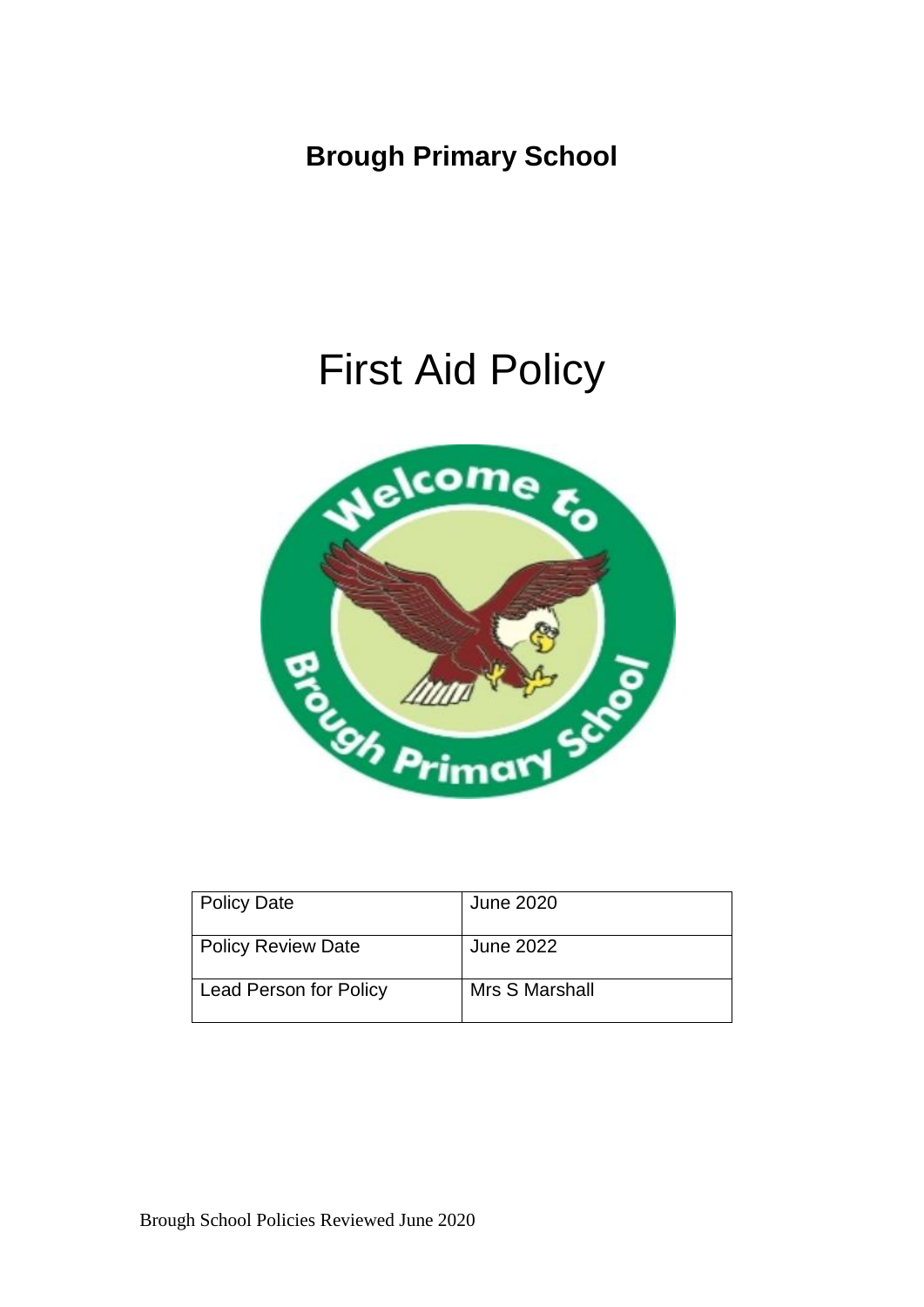## **Brough Primary School**

### **First Aid Policy**

*This policy should be read in conjunction with: Asthma Policy Meeting the needs of pupils with medical conditions policy Administration of prescribed medicines policy*

The class teacher has the main responsibility for the care and well being of the pupils in their class. Teachers/teaching assistants on duty at playtimes and lunchtime supervisors have the duty of care to follow policy and procedures and inform class teachers of any concerns, accidents or illness. The minor injuries book should be completed for all accidents by the adult who has dealt with the accident (the accident book is located in the filing cabinet in the main office under 'A').

All staff must be aware of all pupils on the register of **Children with Health Issues, Children with Food Allergies** and the **Asthma register.** Up to date registers can be located in the staff shared drive under Medical Information for Children. Midday staff are provided with lists at the beginning of the academic year and updated when necessary**.** Class teachers must make sure that they are fully aware of the needs and know what action to take if there are any concerns. Teachers must check on a regular basis that the children with asthma in their class have a named inhaler in school and where it is to be kept. KS 1 teachers should take care of the inhaler, informing all adults who work in the classroom of the location. KS 2 children should keep their inhaler in an agreed location where they have easy access to it. Spare asthma inhalers are kept in the school office for use if a child does not have an inhaler in school or to take on a school trip/residential visit. A telephone call to the child's parents asking permission to give the inhaler will be done prior to administering. If a child has a severe asthma attack the medication may need to be given before contacting parents. (*for further information please read the asthma policy*).

#### **Child Feeling Unwell**

If a child is feeling unwell, the class teacher needs to assess the seriousness of the illness. If the child has obvious symptoms, pale, high temperature, being sick, short of breath etc. the parents should be contacted and arrangements for the child to go home/to a carer made. The office staff must be fully informed at all times so that procedures for 'signing out' pupils are followed.

If there are no obvious symptoms, the class teacher should monitor the child and keep them in at playtime if necessary. If not sure, the teacher should consult the parent at the first opportunity so that a joint decision can be made.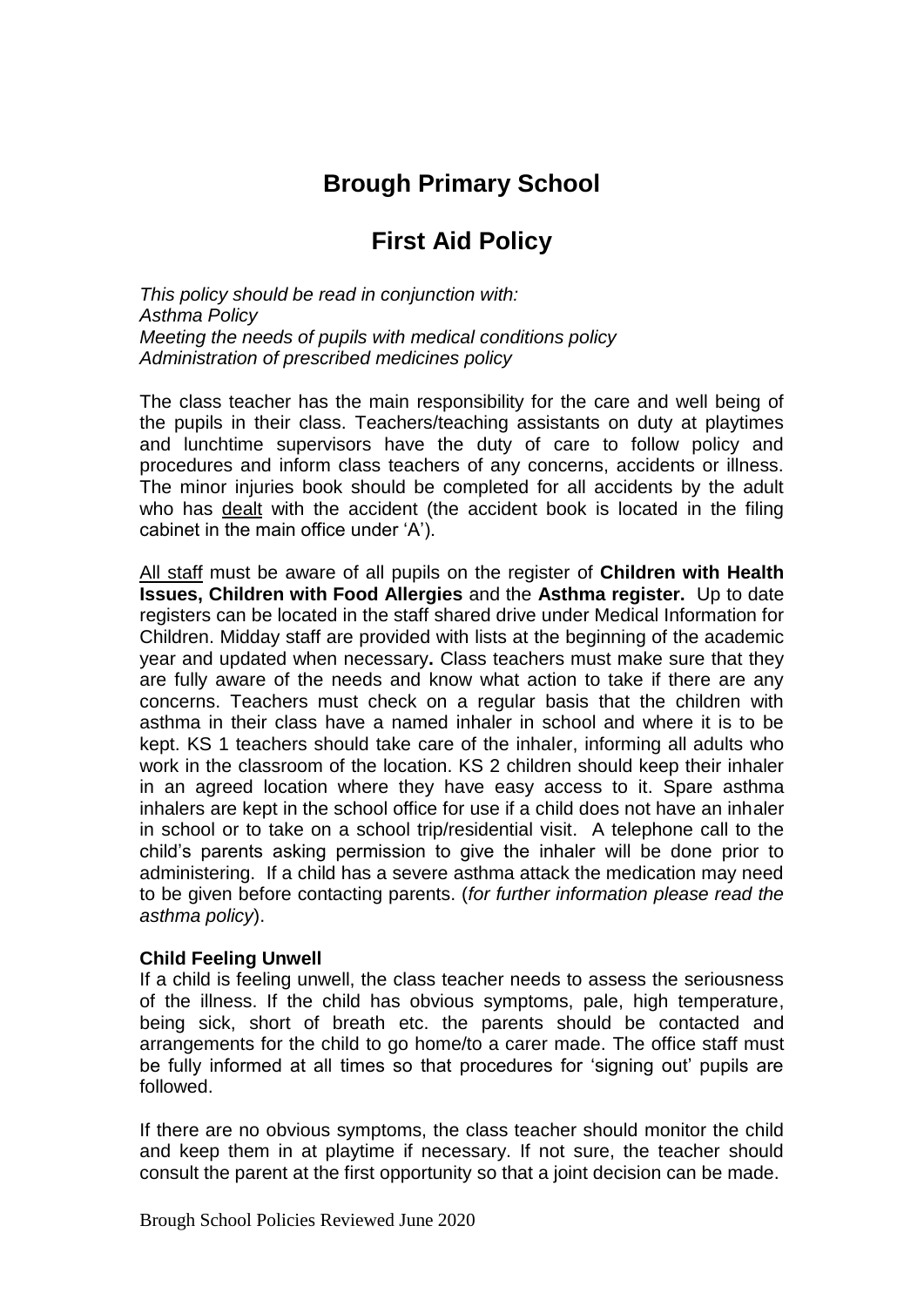(Bucket, cloths, gloves, granules are available in the cupboard under the sink in the first aid room). Anti-bacterial sprays are kept in the COSSH cabinet in the site manager's room along with the relevant data sheets.

#### **Minor Injuries**

Bumps, bruises, grazes, cuts, should be checked carefully and first aid administered.

- Gloves should be worn when dealing with any bleeding, body fluids.
- Area should be cleaned, with water or first aid wipes (check if the child is allergic to wipes)
- Dispose of any body fluids in a yellow bag and put in the special bins provided.
- Do not apply plasters unless it is really necessary to protect a wound and only if the child is sure that he/she has safely worn plasters at home. All plasters used in school are Hypo-allergenic plasters.
- If cut is deep, bleeding not stopping, or any concerns, ask a first aider to assess the injury.
- Make sure that the injury is reported (see accident reporting procedures).

#### **Reporting accidents**

Any 'slight' accident that has occurred in school. For example, a graze, small cut, bruise will be treated by a first aider on site who will assess if the child's parent/carer will need to be informed.

#### **Reporting head bumps**

Minor head bumps must be reported to the office staff who will send a standard parentmail message to the child's parent/carer. For a more serious head bump a call will be made to the parents with a recommendation that they make arrangements to collect their child from school and follow up as necessary. All head bumps must be entered in to the minor accident book.

#### **Major Injuries**

Major head bumps**,** suspected breaks to limbs, significant falls, loss of teeth, broken tooth, deep cuts, bleeding etc. **Follow Accident Procedures:**

**Do not** move the child if they are on the ground.

Send for a **First-aider** immediately.

**Stay** with the child, **reassure** them, **note what is happening** i.e. number of times being sick, breathing, conscious / unconscious (this information will be vital to pass on to the hospital).

Try to find out what has happened, ask a witness.

The first-aider will decide the best course of action / get a second opinion if not sure.

Brough School Policies Reviewed June 2020